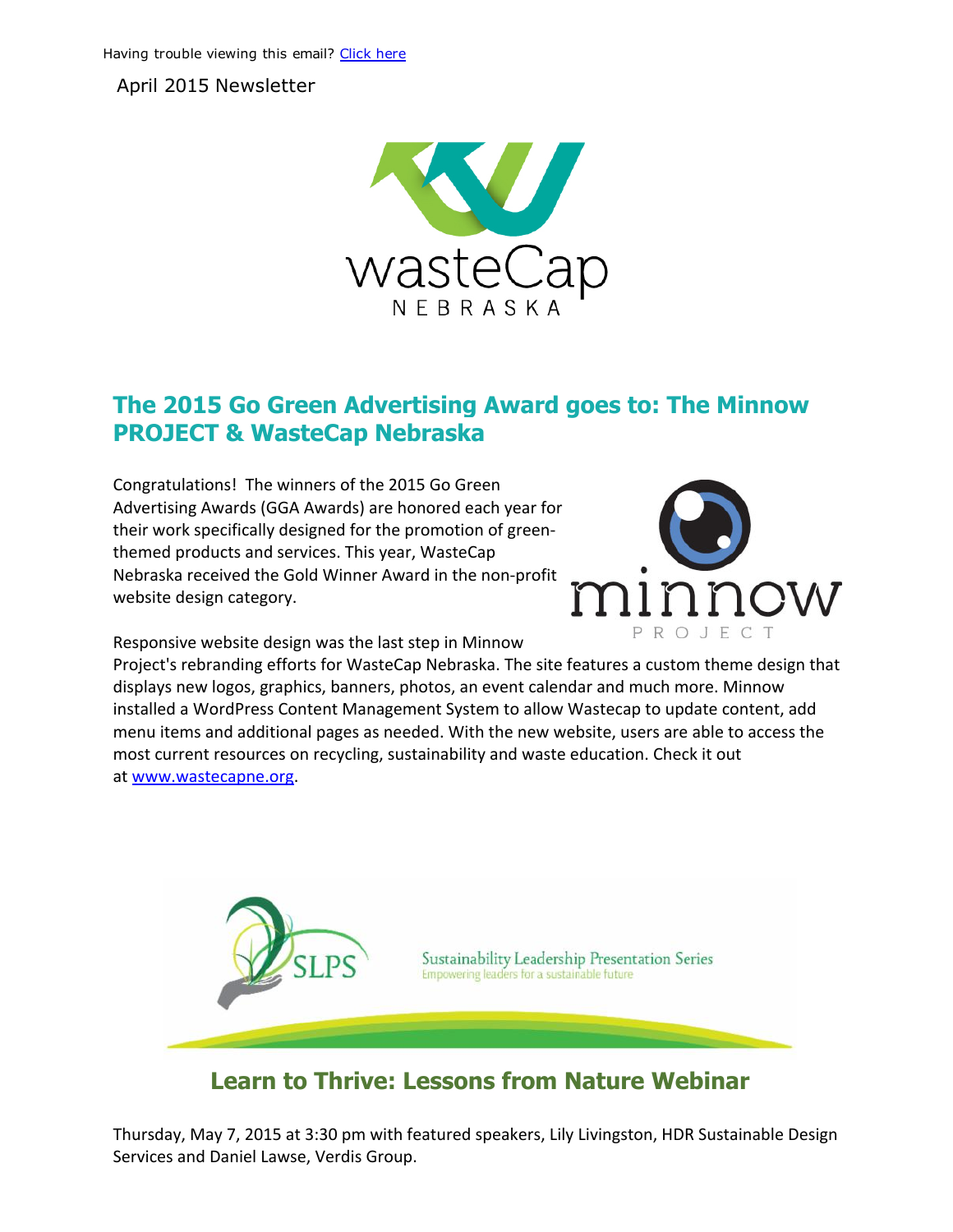What would our world look like if we rediscovered the lessons of nature? What if the places we live and work engaged our senses in a healthy way and celebrated culture *with* nature, encouraging human delight? How can a leaf inspire a solar cell? Or organizations learn from a tree or a coral reef?

Biomimicry is an innovation method that seeks new ways of living sustainably‐from new products and processes to policies-by emulating nature's time-tested patterns and strategies. Janine Benyus, the founder of biomimicry, introduces an era based not on what we can extract from organisms and their ecosystems, but on what we can learn from them. Instead of technology working separately from nature, imagine a world where technology is in relationship with nature.

Biophilic design articulates the relationships between nature, human biology and the design of the built environment so we experience the natural environment more in our daily world. Academics, researchers and others have codified valuable design research for improving health and well‐being in our built environment into patterns of biophilic design; Patterns 'that nurture the innate human attraction to natural systems and processes.' Come learn how to bring nature back into our buildings, neighborhoods and lives.

Watch online via the livestream [https://www.mccneb.edu/cps/green/slps.asp,](https://www.mccneb.edu/cps/green/slps.asp) password SLPS. Sustainable Leadership Presentation Series is a partnership with WasteCap Nebraska, Central Community College, Joslyn Institute for Sustainable Communities and Metropolitan Community College.

## How to Plan a Zero Waste Event - A Webinar

Are you affiliated with an organization that will be hosting an event this year? WasteCap Nebraska has a service for Zero Waste Event logistics and supplies. With proper planning and supplies, over 90% of materials can be diverted from the landfill by reducing, recycling and composting. Learn all about it on Thursday, April 30 on a webinar beginning at 12:30 p.m. The webinar will guide your thinking through waste reduction, donation, communicating with vendors and exhibitors, calculating diversion rates and how to get help and supplies. Our friends at Springo will tell you about their mobile hydration trailers that eliminate the need for bottled water.

Presenters are: Ilonka Zlatar, director of goZERO, WasteCap's zero waste events service, and research assistant for zero waste programs. She holds a Master's of Science in Natural Resources from UNL.





Dan Warren, Operations Manager for Aqua Systems and co‐ founder of Springo, the new mobile hydration service company. He also owns Pedalpushers, a pedicab operation and the Fox Hole Tavern in Wilber, Nebr. To register: <https://attendee.gotowebinar.com/register/9148835409356508162> [18835409356508162](https://attendee.gotowebinar.com/register/9148835409356508162)